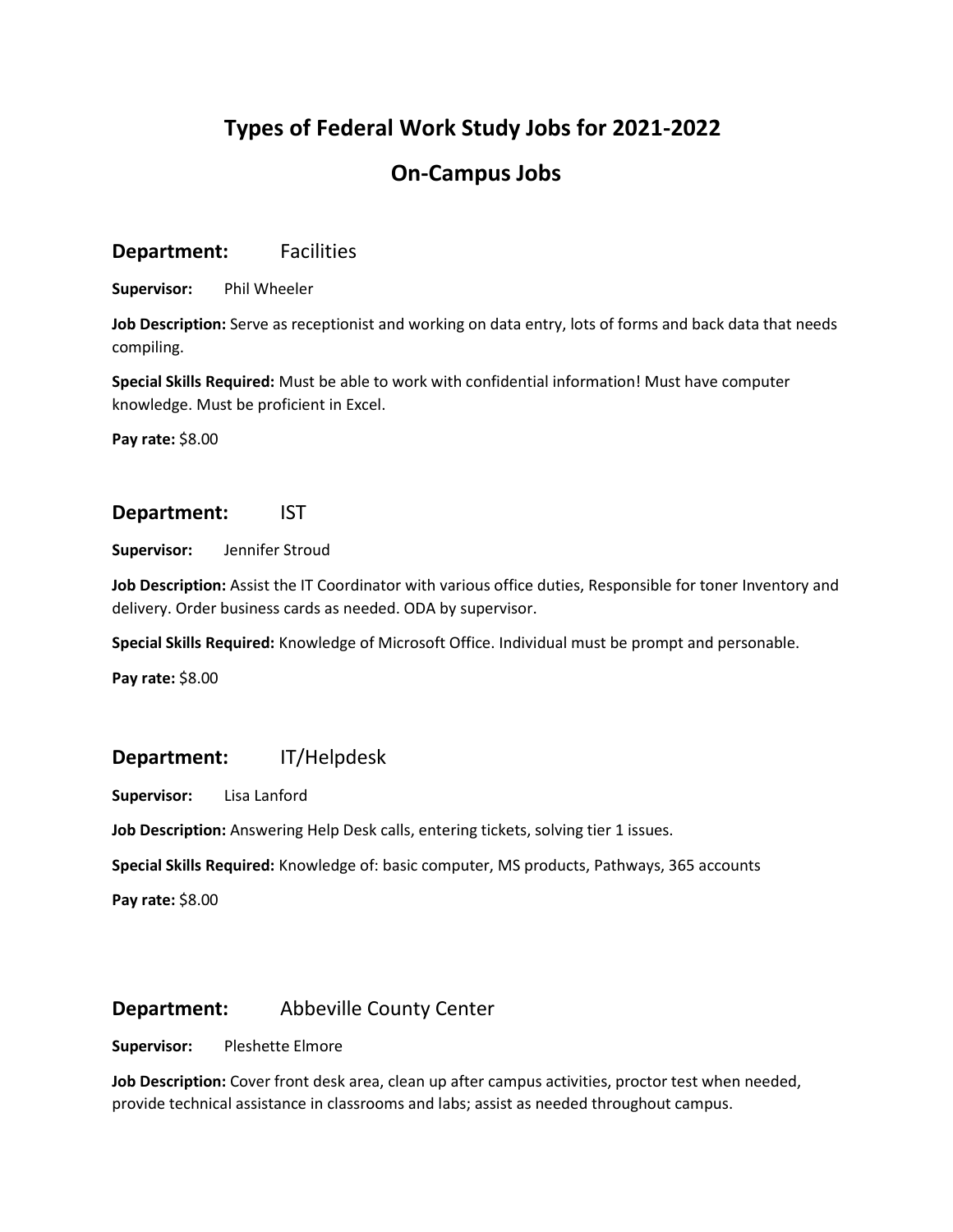**Special Skills Required:** Computer, great communication skills

**Pay rate:** \$8.00

# **Department:** Edgefield County Center

**Supervisor:** Brenda Edwards

**Job Description:** Answering Phone, assisting students and the public, filing and typing

**Special Skills Required:** Clerical and Keyboarding

**Pay rate:** \$8.00

# **Department:** Newberry County Center

**Supervisor:** Beth Jaeger

**Job Description:** Delivers PEN materials, checks classrooms, files, makes copies, proctors, exams, monitors all program flyers, hangouts and etc.

#### **Special Skills Required:**

**Pay rate:** \$8.00

## **Department:** Saluda County Center

**Supervisor:** Brenda Edwards

**Job Description:** Office Coordinator, Communicator, all automated office technology, administrative work.

**Special Skills Required:** Microsoft office, Excel, Banner, D2L, Pathways, Working with confidential information for proctored testing, exceptional front desk and customer service skills

**Pay rate:** \$8.00

## **Department:** McCormick County Center

**Supervisor:** Pleshette Elmore

**Job Description:** Front Desk Assistant, answer phone schedule appointments proctor/monitor tests, Log courier mail in and out, operate and maintain printers, copiers, scanners, and fax machines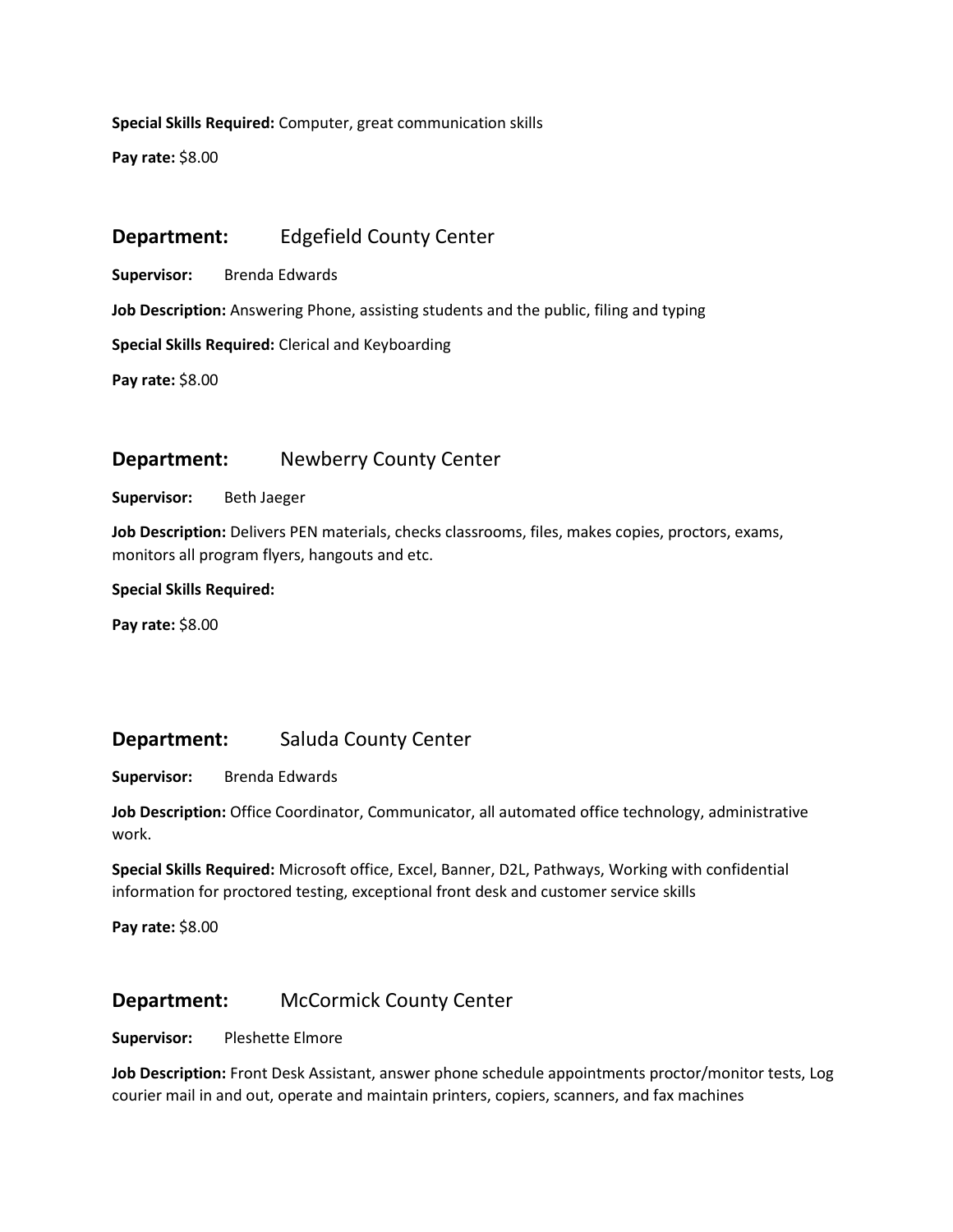Filing, answers basic pathway and D2L questions for students, Provides excellent customer service.

**Special Skills Required:** Basic Computer Skills

**Pay rate:** \$8.00

# **Department:** Laurens County Center

**Supervisor:** Kim Chalmers

**Job Description:** Answer phones; make appointments; assist students in computer; file; make copies; etc.

**Special Skills Required**: Good customer service skills; basic computer skills

**Pay rate:** \$8.00

## **Department:** Social Science

**Supervisor:** Carol Stanley-Abney

**Job Description:** The work study student will assist faculty in the department with administrative tasks such as making copies, delivering and picking up supplies on campus. Other administrative tasks such as formatting power point presentations. \*

**Special Skills Required**: Must be proficient in using all Microsoft office programs, especially Word, Excel and Power Point.

**Pay rate:** \$8.00

## **Department:** Computer Technology

**Supervisor:** Coronicca Oliver

**Job Description:** To assist full-time and part-time faculty with computer labs, online classes, and misc. tasks.

**Special Skills Required:** Computer Skills are required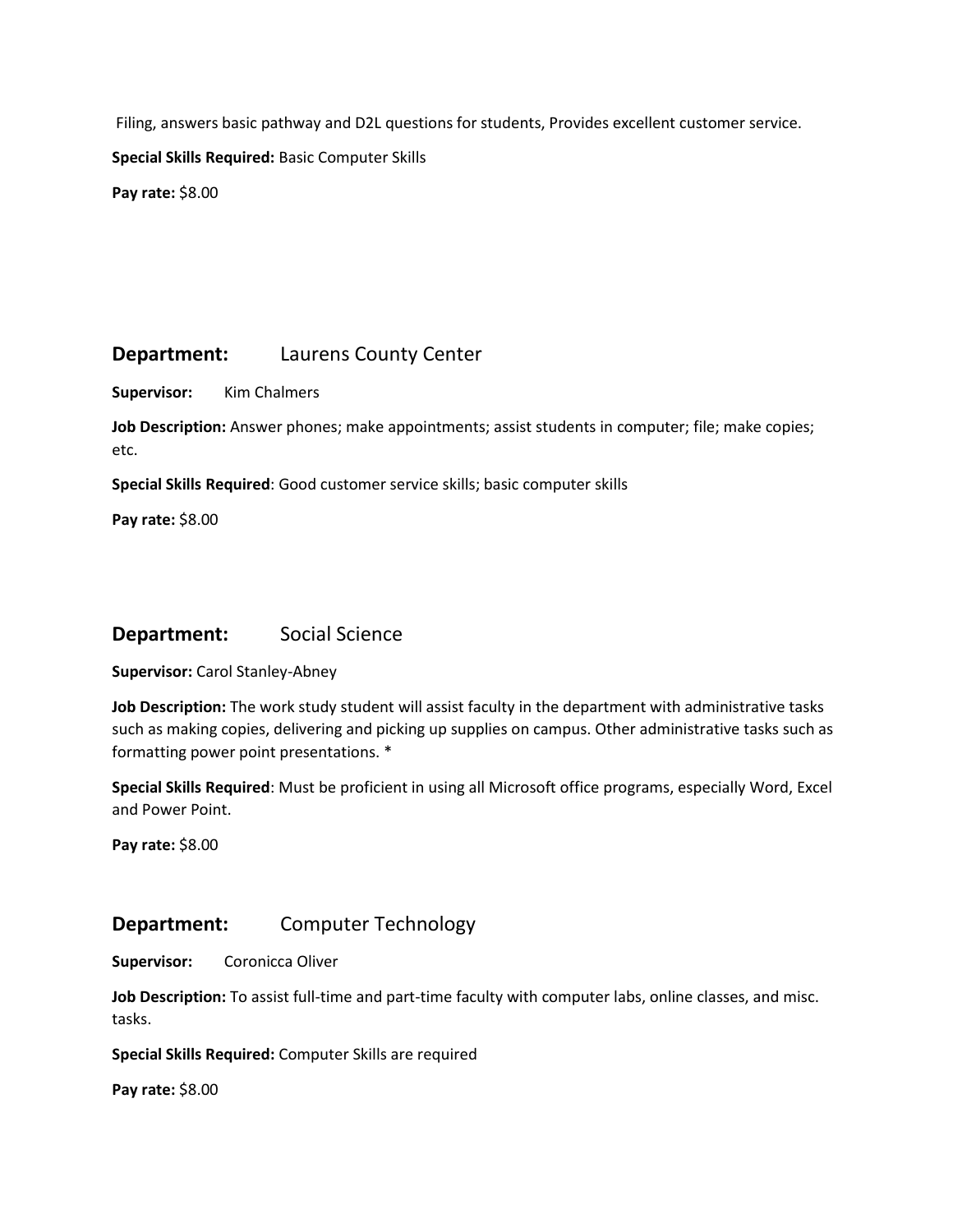# **Department:** Administrative Office Technology

**Supervisor:** Menka Brown

**Job Description:** To assist full-time and part-time faculty with computer labs, online classes, and misc. tasks.

**Special Skills Required:** Computer Skills are required

**Pay rate:** \$8.00

### **Department:** Criminal Justice

**Supervisor:** John Sloan

**Job Description:** To assist full-time and part-time faculty with computer labs, online classes, calling projects, etc.

**Special Skills Required:** Computer Skills are required

**Pay rate:** \$8.00

#### **Department:** BUS

**Supervisor:** Donna Brown

**Job Description:** To assist full-time and part-time faculty with computer labs, online classes, calling projects, etc.

**Special Skills Required:** Computer Skills are required

**Pay rate:** \$8.00

# **Department:** Early Childhood Development

**Supervisor:** Claudia Edwards

**Job Description:** making copies, answering phones, making phone calls to students

**Special Skills Required:** D2L, pathways, typing, grading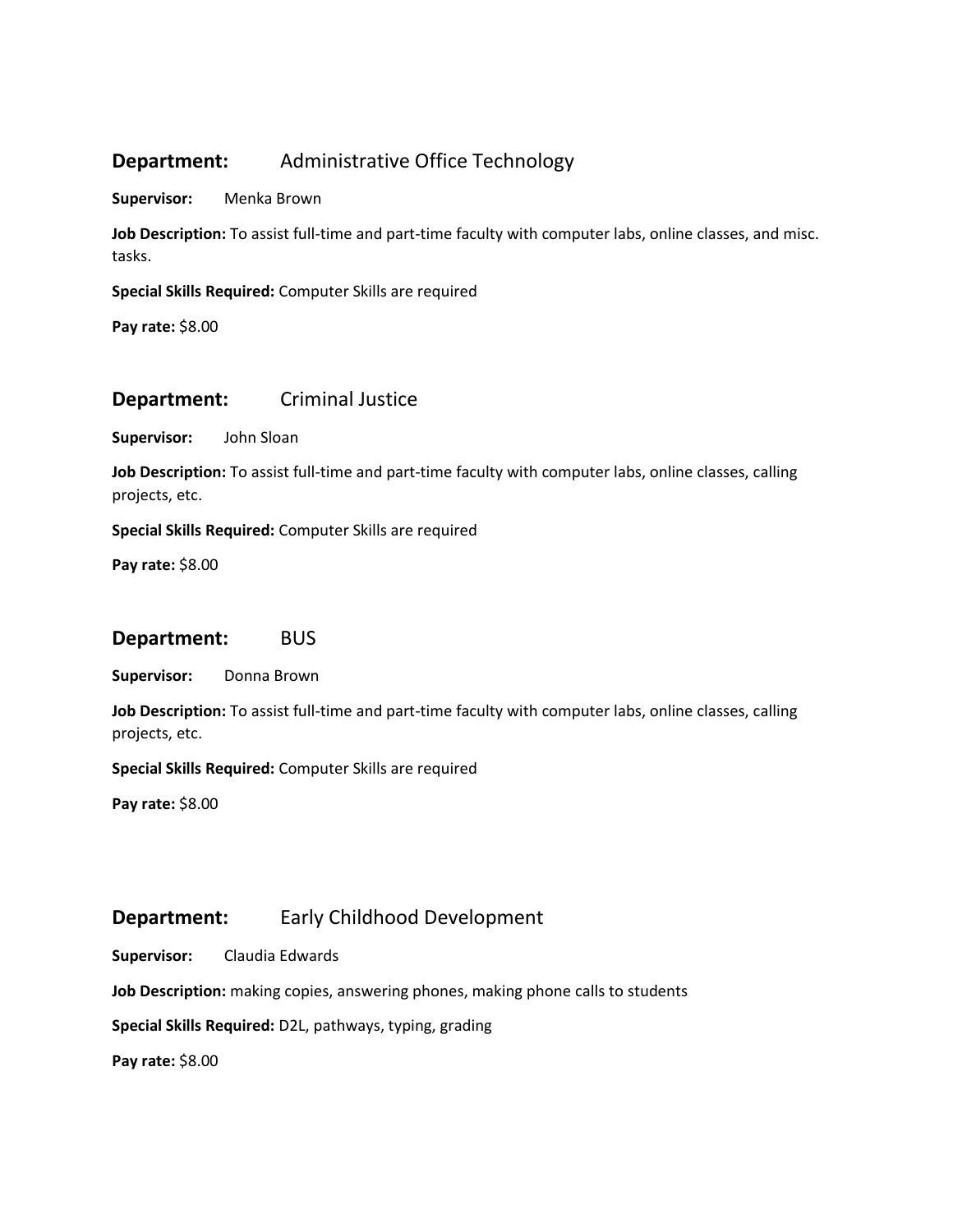### **Department:** ARV

**Supervisor:** Kendall Adams

**Job Description:** Student will be responsible for in-lab supervision and some light tutoring. Additional responsibilities include scheduling assistant and office maintenance, filing, etc.

**Special Skills Required:** Adobe Creative Suite desirable but not required

**Pay rate:** \$8.00

#### **Department:** Human Services

**Supervisor:** Deidre Rappley-Sayles/Kristi Byrd

**Job Description:** This position requires typing, filing skills and working on special projects as required. Knowledge of the computer and excel is beneficial.

**Special Skills Required:** Being able to be flexible. This work study may have down time and then be very busy.

**Pay rate:** \$8.00

### **Department:** Funeral Service

**Supervisor:** David Martin

**Job Description:** General Office work….filing, typing, answering the phone, etc.

**Special Skills Required:** Computer based – Word, Power-point, Excel, etc.

**Pay rate:** \$8.00

### **Department:** General Engineering Tech

**Supervisor:** William Thrasher

**Job Description:** Assist the ET department head with recruiting, general housekeeping, administrative work

**Special Skills Required:** Microsoft office, CAD skill, will be some heavy lifting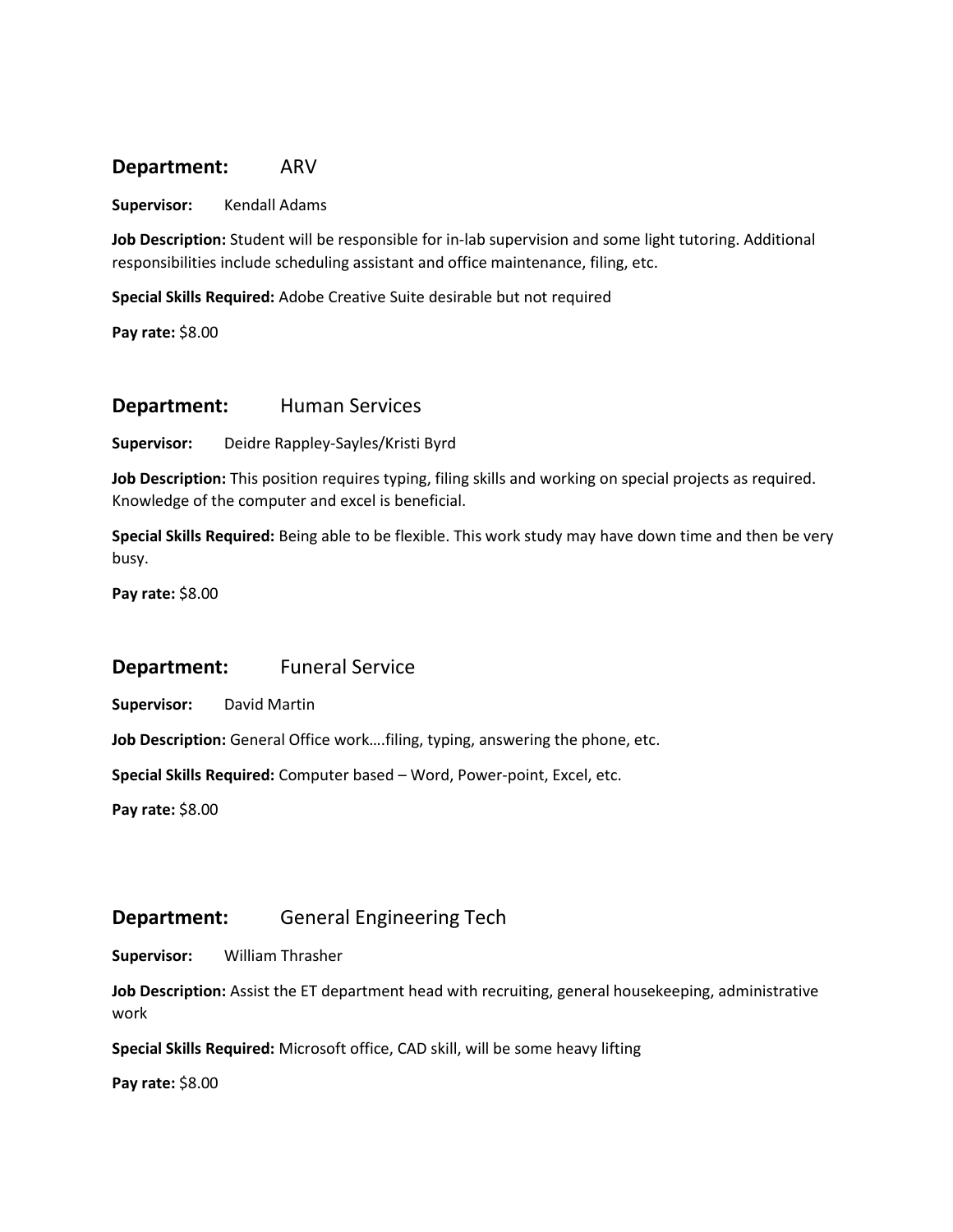# **Department:** Machine Tool Technology

**Supervisor:** Don Lytch

**Job Description:** Shop maintenance, machine repair, tool-room attendant

**Special Skills Required:** Knowledge of machinery and standard machine tool tooling

**Pay rate:** \$8.00

## **Department:** Engineering Graphics Technology

**Supervisor:** Christina Knight

**Job Description:** Looking for a student to assist with copies, filing, typing, etc. Mainly office work and helping around the labs but some work will be physical.

**Special Skills Required:** Microsoft Office and CAD experience is a plus

**Pay rate:** \$8.00

# **Department:** HVAC

**Supervisor:** David Kibler

**Job Description:** Duties will include general cleaning of labs, organization of tools, equipment and materials. An ideal candidate would be a HVAC or IET student with a valid SCDL. The minimum requirements are the safely lift up to 50lbs, be able to perform light cleaning task, have a basic knowledge of common tools and be able to work at least 10 hours per week.

#### **Special Skills Required:**

**Pay rate:** \$8.00

### **Department:** Welding

**Supervisor:** Jim Ladd

**Job Description:** Oxyacetylene cutting/Cleaning

**Special Skills Required:** Using a cutting torch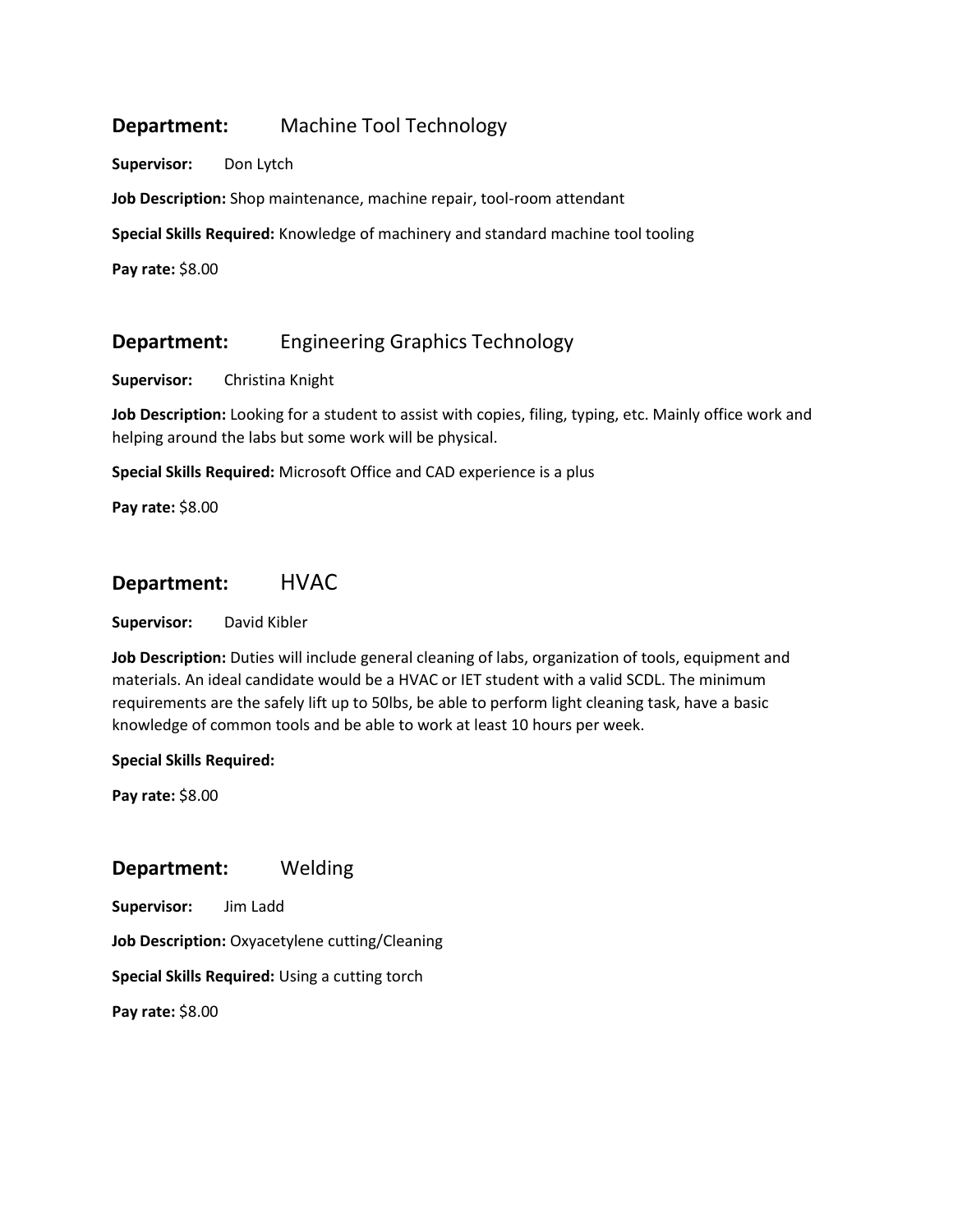# **Department:** Welding CAM

**Supervisor:** Tony Amos **Job Description:** Oxyacetylene cutting/Cleaning **Special Skills Required:** Using a cutting torch **Pay rate:** \$8.00

### **Department:** EET

**Supervisor:** Jason White

**Job Description:** Assist the ET department head with recruiting, general housekeeping, administrative work

**Special Skills Required:**

**Pay rate:** \$8.00

### **Department:** Agriculture

**Supervisor:** Roger Estridge

**Job Description:** Upkeep of the garden and farm at the Saluda Campus

**Special Skills Required:** Operate Equipment

**Pay rate:** \$8.00

### **Department:** Automotive

**Supervisor:** Gerald Sartin

**Job Description:** Must clean, sweep, mop and empty trash cans in the automotive lab. Help organize and keep Lab and tool room neat and clean. Assist instructors with any projects needed for class

**Special Skills Required:** Must have general automotive knowledge and be able to lift approximately 50 lbs.

**Pay rate:** \$8.00

**Department:** Horticulture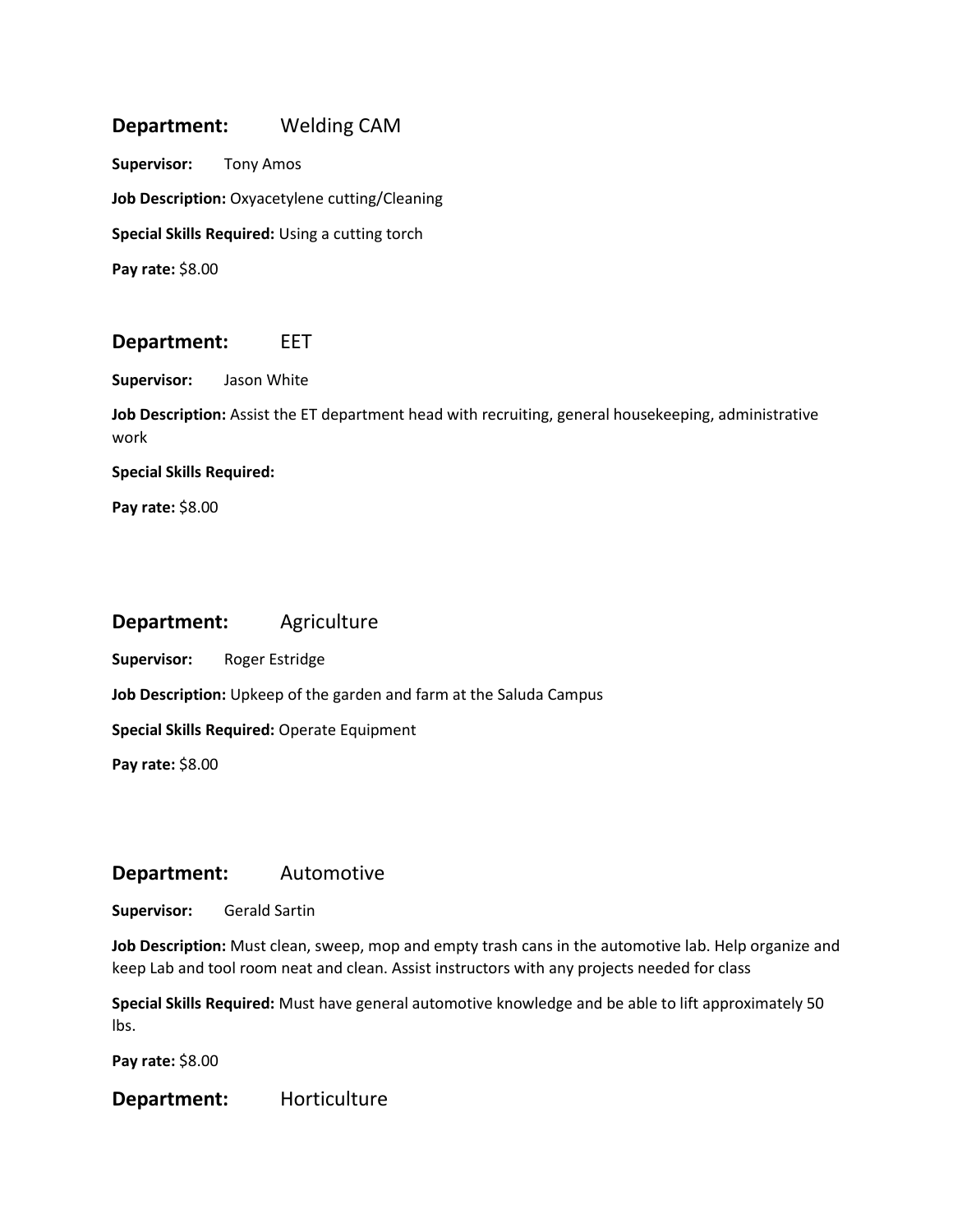#### **Supervisor:** Daniel Greenwell

**Job Description:** Maintenance of horticulture grounds throughout the year especially during nonstudent times. Maintenance will include mowing, trimming grass and shrubs, maintaining annual and perennial beds, spraying weeds, and fertilizing turf. The study will also aid in the planting and growing of mums and poinsettias during non-student times. The study will receive experience in the areas that create internship opportunities.

**Special Skills Required:** Basic horticulture knowledge

**Pay rate:** \$8.00

# **Department:** Building Construction

**Supervisor:** Kenneth McDaniel

**Job Description:** The student will be working in shop on projects for the program, maintaining all equipment and/or tools for program, organizing BCT tool crib and all other needs for the program.

**Special Skills Required:** Will be a BCT student that has the skills needed.

**Pay rate:** \$8.00

## **Department:** Instructional Development

**Supervisor:** Karla Gilliam

**Job Description:** Office work and helpdesk work for D2L, must like technology and customer service, must be proficient in Word and Excel, must work independently and be prompt.

**Special Skills Required:** Desire to assist faculty and staff in a customer service center.

**Pay rate:** \$8.00

## **Department:** Information Commons/Library

**Supervisor:** Meredith Daniel

**Job Description:** Monitor computer lab front desk, monitor ID machine, inventory of supplies, assist students, stock printers, update ID's and parking permits

**Special Skills Required:** Knowledge of MS Office, printers

**Pay rate:** \$8.00

**Department:** Library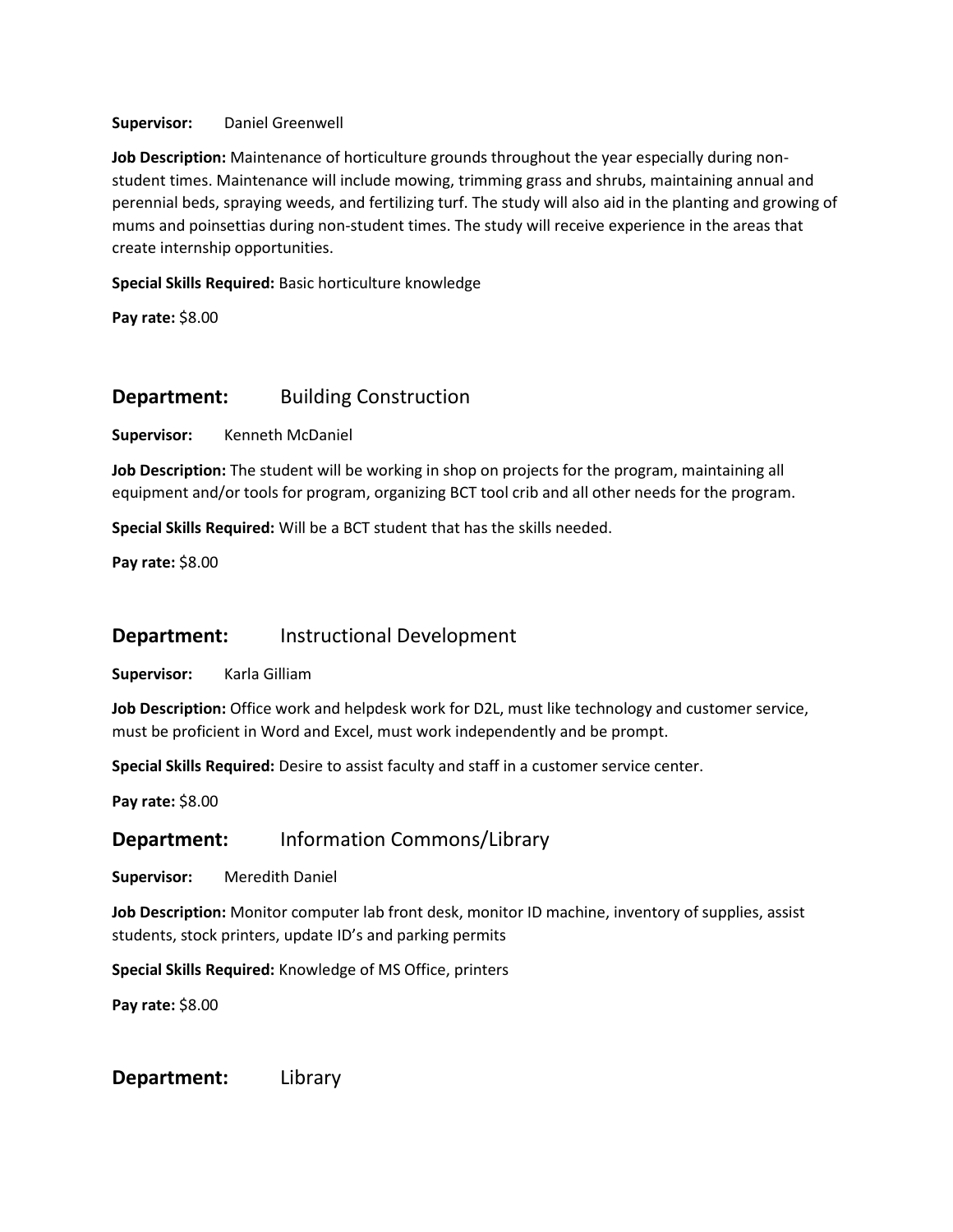#### **Supervisor:** Meredith Daniel

**Job Description:** Monitor computer lab front desk, assist students with computer issues; make college ID's monitor and maintain printer. Work at library service desk; check materials in and out; shelve books; retrieve mail and book drop; complete other tasks as needed.

**Special Skills Required:** Computer software knowledge; customer service; attention to detail and accuracy; dependability and confidentiality re library records.

**Pay rate:** \$8.00

### **Department:** Nursing

**Supervisor:** Kim Easler

**Job Description:** Mail collection & distribution, student, mailboxes, typing, filing, office coverage, organizing & other assigned duties

**Special Skills Required:** Email, Microsoft word, customer service & phone etiquette

**Pay rate:** \$8.00

## **Department:** Health Science / OTA

**Supervisor:** Tara Gonce

**Job Description:** This position requires typing, filing skills and working on special projects as required. Knowledge of the computer and excel is beneficial. Taking an inventory of OTA supplies, setting up and break down of lab assignments with instructor's guidance and organization of program documents and meeting notes from program director and fieldwork coordinator.

**Special Skills Required:** Professional communication, organizational skills and efficient time management.

**Pay rate:** \$8.00

## **Department:** Admissions 1

**Supervisor:** Tymeshia Hill

**Job Description:** Providing office assistance – copying, filing, assisting with outgoing mailings, creating packets and mailers, calling projects, scanning into BDMS and other duties as requested.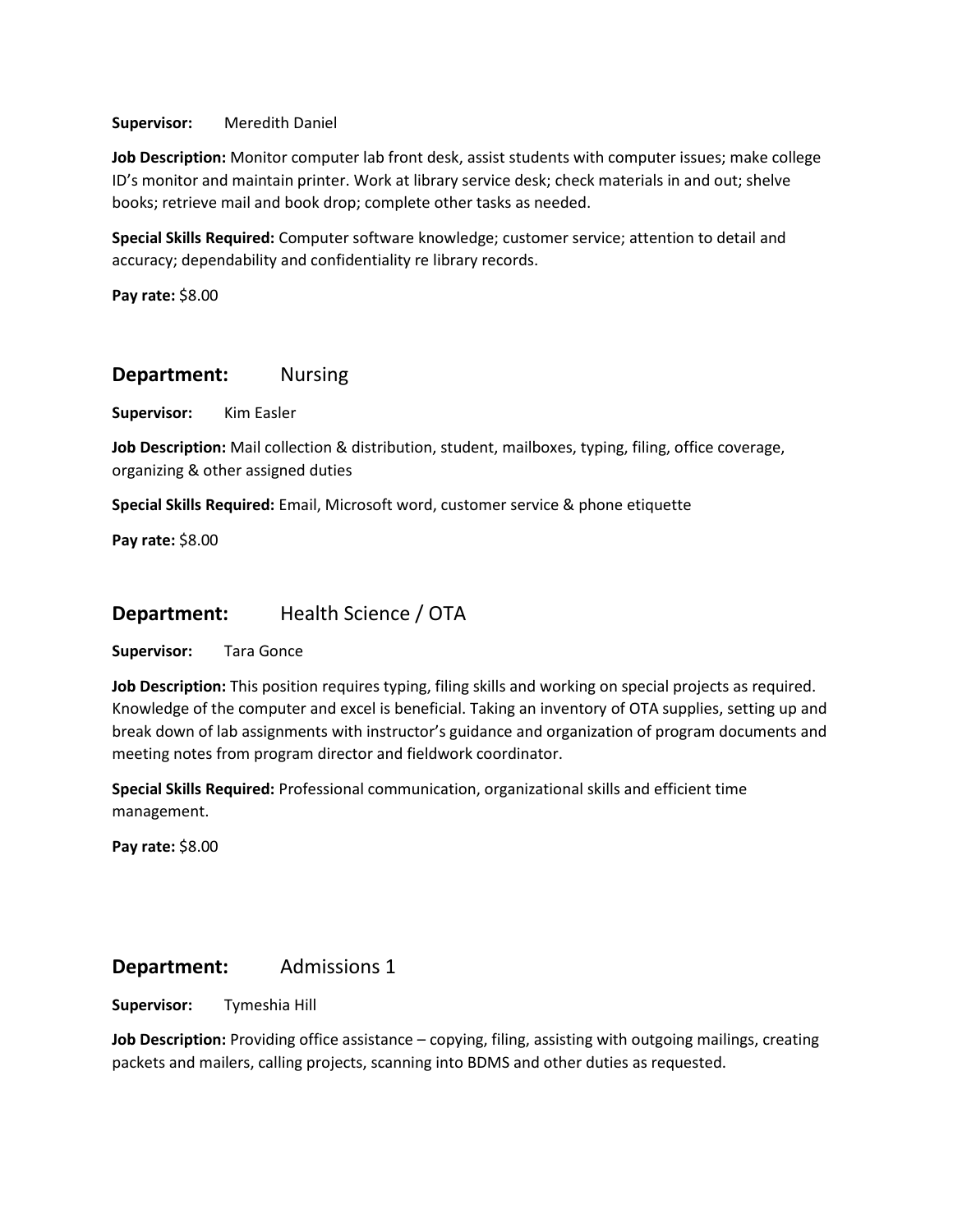**Special Skills Required:** Typing at least 35 CWPM, knowledge of Microsoft Word, Publisher and Excel, etc.

**Pay rate:** \$8.00

### **Department:** Admissions 2

**Supervisor:** Tymeshia Hill

**Job Description:** Providing office assistance – copying, filing, assisting with outgoing mailings, creating packets and mailers, calling projects, scanning into BDMS and other duties as requested.

**Special Skills Required:** Typing at least 35 CWPM, knowledge of Microsoft Word, Publisher and Excel, etc.

**Pay rate:** \$8.00

# **Department:** Admissions 3

**Supervisor:** Tymeshia Hill

**Job Description:** Assist with all Admissions mailings, i.e. Applicant/Acceptance Student Letters, Prospect Mail and Special Event mailings; Assist with verification of documents; Create Prospect Mailing Packets; Assist with calling projects; Provide excellent customer service while working at the frontline; Refer callers with elevated needs to the correct Admissions staff member; ? Assist Administrative Specialist and Counselors as needed; and Maintain confidentiality of student accounts at all times.

**Special Skills Required:** Have general knowledge of college enrollment; Have exceptional customer service skills; Must act professionally at all times; and Maintain confidentiality.

**Pay rate:** \$8.00

## **Department:** Marketing and Public Relations

**Supervisor:** Russell Martin

**Job Description:** Working with all staff members in the Department of Marketing and Public Relations this employee will help answer phones, greet visitors and run errands. He or She will review newspapers from the seven county area and log articles regarding PTC in the offices press release database. Tasks will also include mounting and frame signage and posters needed for college events, Depending on the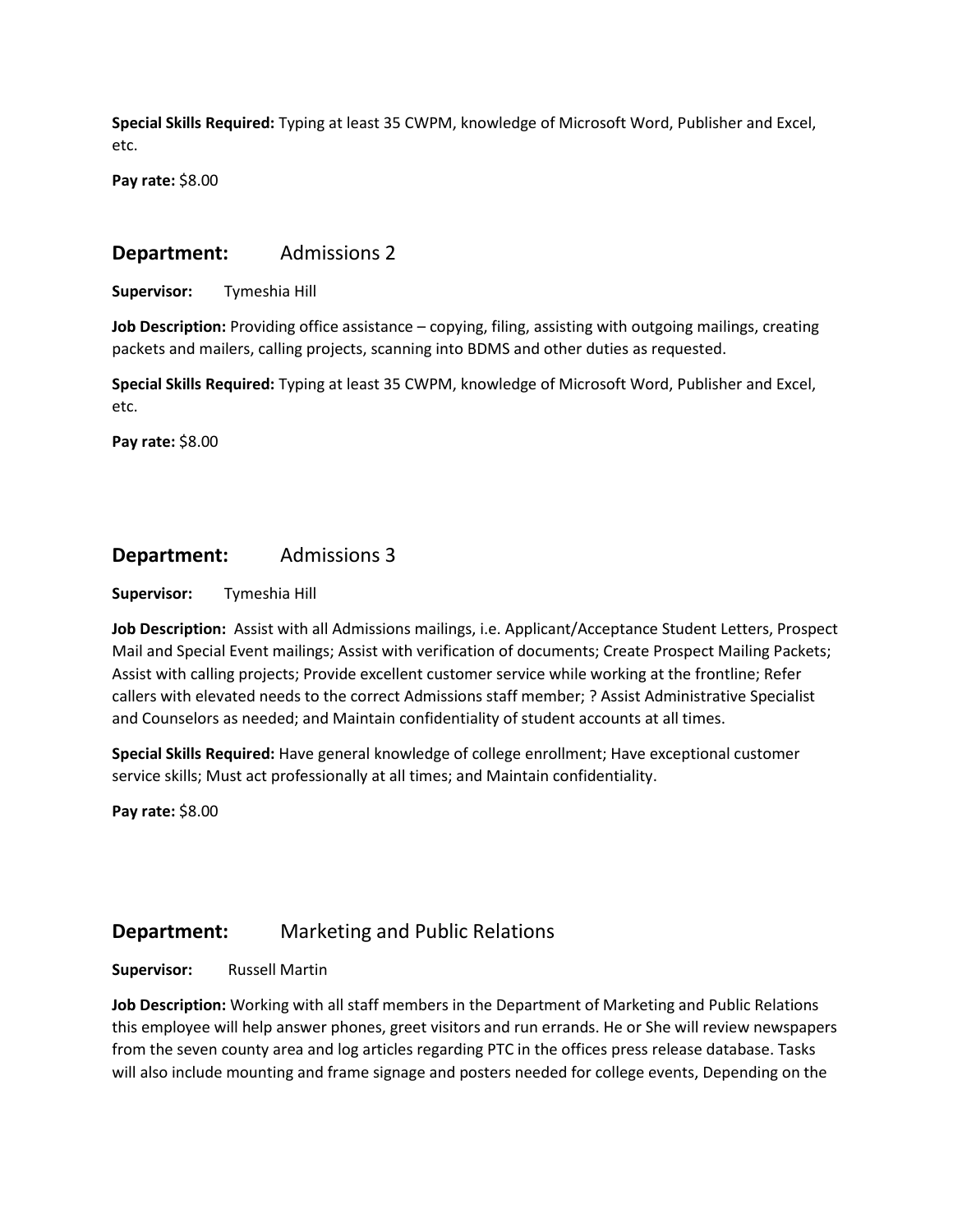individuals skill-set, this employee could possibly add news articles to the website on a weekly basis. Other duties may include hanging posters around campus and organizing office storage spaces.

#### **Special Skills Required:**

**Pay rate:** \$8.00

### **Department:** New Student Advising

**Supervisor:** Tanasha Amaker

**Job Description:** Answering phones, scheduling appointments, receiving and directing visitors, posting job openings, posting flyers on campus bulletin boards, preparing documents, making phone calls, filing, copying and other general office duties as needed

**Special Skills Required:** Communication and computer skills

**Pay rate:** \$8.00

## **Department:** CARE Planning Center

**Supervisor:** Suzy Taylor

**Job Description:** Answer phone, filing, data entry, make phone calls, greet and direct students to appropriate person, assist students with computers, assist with instant Admission and other activities keep area straighten, help staff w/ individual projects.

**Special Skills Required:** Computer Skills

**Pay rate:** \$8.00

### **Department:** Student Records

**Supervisor:** Jalissa Adger

**Job Description:** Student work-study will assist the Student Records staff in maintaining the vault, answering phones when needed, and purging inactive files.

**Special Skills Required:** Student work-study needs to be able to file alphabetically, answer phones professionally, and maintain strict confidentially

**Pay rate:** \$8.00

## **Department:** Career Planning & Counseling

**Supervisor:** Cindy Klauck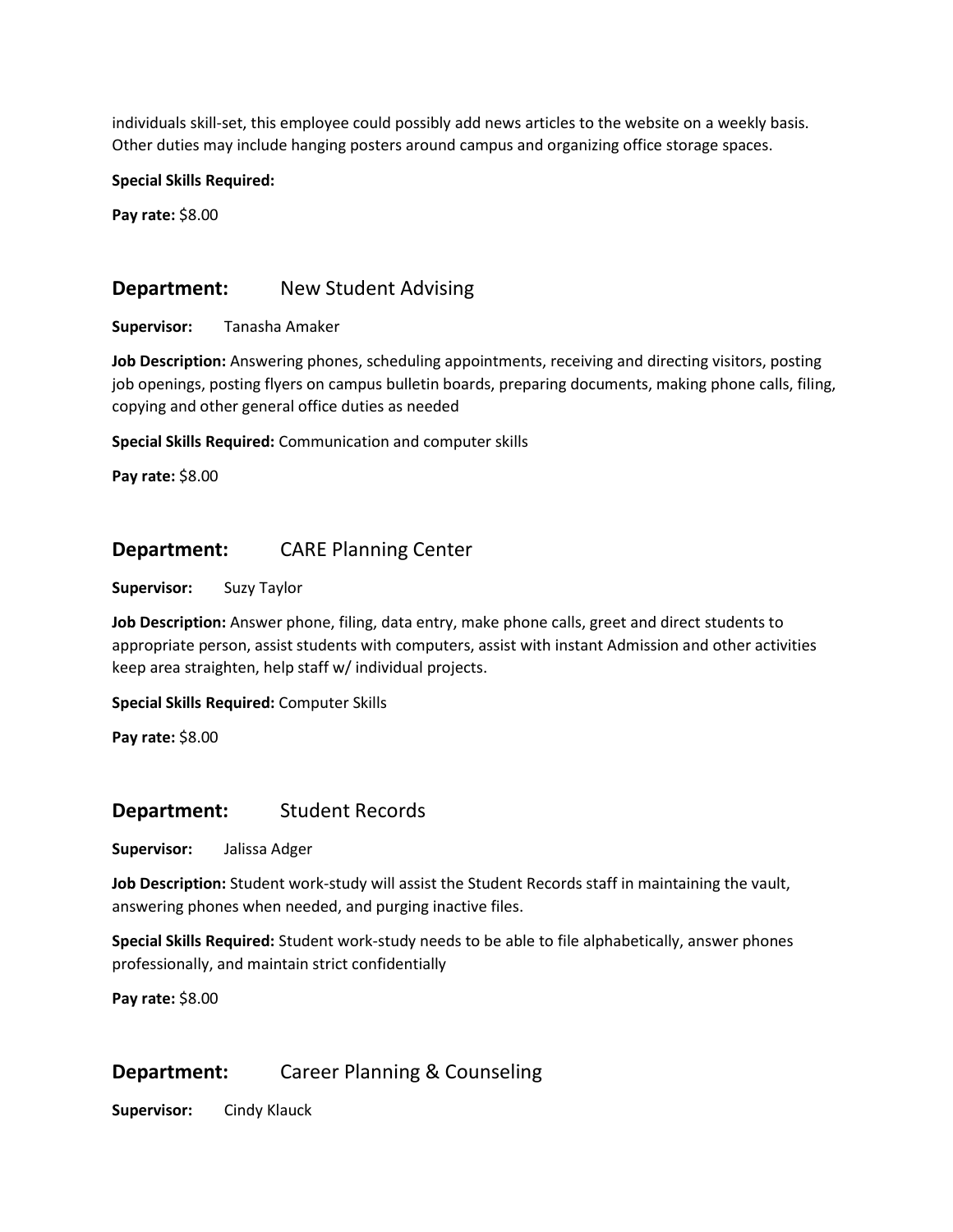**Job Description:** Office, answering telephone, making appointments for counselors. Putting packets together, assisting multiple programs within the student success center, Dean of students, Veteran Affairs, Career Planning & Counseling

**Special Skills Required:** Microsoft Office, Very pleasant & Warm demeanor and ability to lift up to 25lbs.

**Pay rate:** \$8.00

**Department:** Student Life

**Supervisor:** David Rosenbaum

**Job Description:** Assist with events and activities throughout the year by hauling supplies, setting up and taking down events, creating and posting flyers on campus bulletin boards, submitting requests for Pathway messages, contacting students about events, tallying evaluations, and responding to needs of club advisors as needed. In addition to assisting with events, the work study will post jobs on the Jobs at a Glance website, assist with answering the main line phone, and complete other clerical duties in an office setting as assigned.

**Special Skills Required:** MS Office and internet computer skills; ability to lift up to 25 lbs.

**Pay rate:** \$8.00

# **Off-Campus Jobs**

**OFF Campus:** CCY4 / SCEC

**Supervisor:** Allen Lawson

**Job Description:** Assisting, helping, supervising students and reading to children after school program.

**Special Skills Required:** Being able to assist and supervise children and students after school.

**Pay rate:** \$8.50

# **OFF Campus:** GLEAMNS in Greenwood

**Supervisor:** Elaine Kennedy